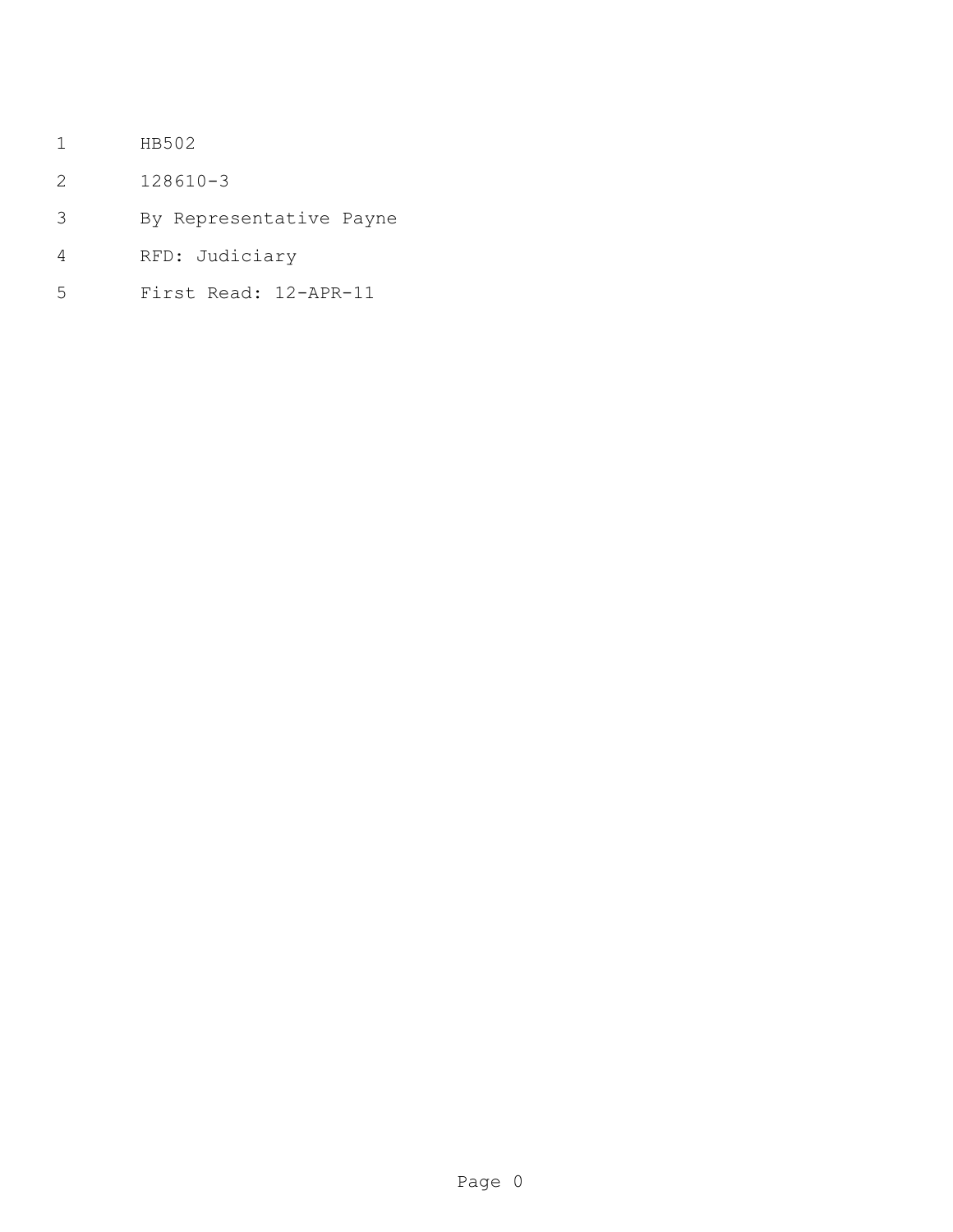HB502

## ENROLLED, An Act,

 To amend Section 21-7-4 of the Code of Alabama 1975, authorizing a blind or hearing impaired person, or a person training a guide dog under certain conditions, to be accompanied by a guide dog or hearing dog; to authorize a person who is physically disabled to be accompanied by a service animal, specially trained to assist the disabled person to do or perform tasks for the benefit of an individual with a disability, including a physical, sensory, psychiatric, intellectual, or other mental disability; to provide that a person training a service animal would be granted the same privileges; and in connection therewith would have as its purpose or effect the requirement of a new or increased expenditure of local funds within the meaning of Amendment 621 of the Constitution of Alabama of 1901. BE IT ENACTED BY THE LEGISLATURE OF ALABAMA:

 Section 1. Section 21-7-4 of the Code of Alabama 1975, is amended to read as follows:

" $$21-7-4$ .

21 The Porthe purposes of this section, the term **"service animal"** means a guide dog, hearing dog, signal dog, 23 or other animal specially trained or being trained to assist a **person with a physical disability.**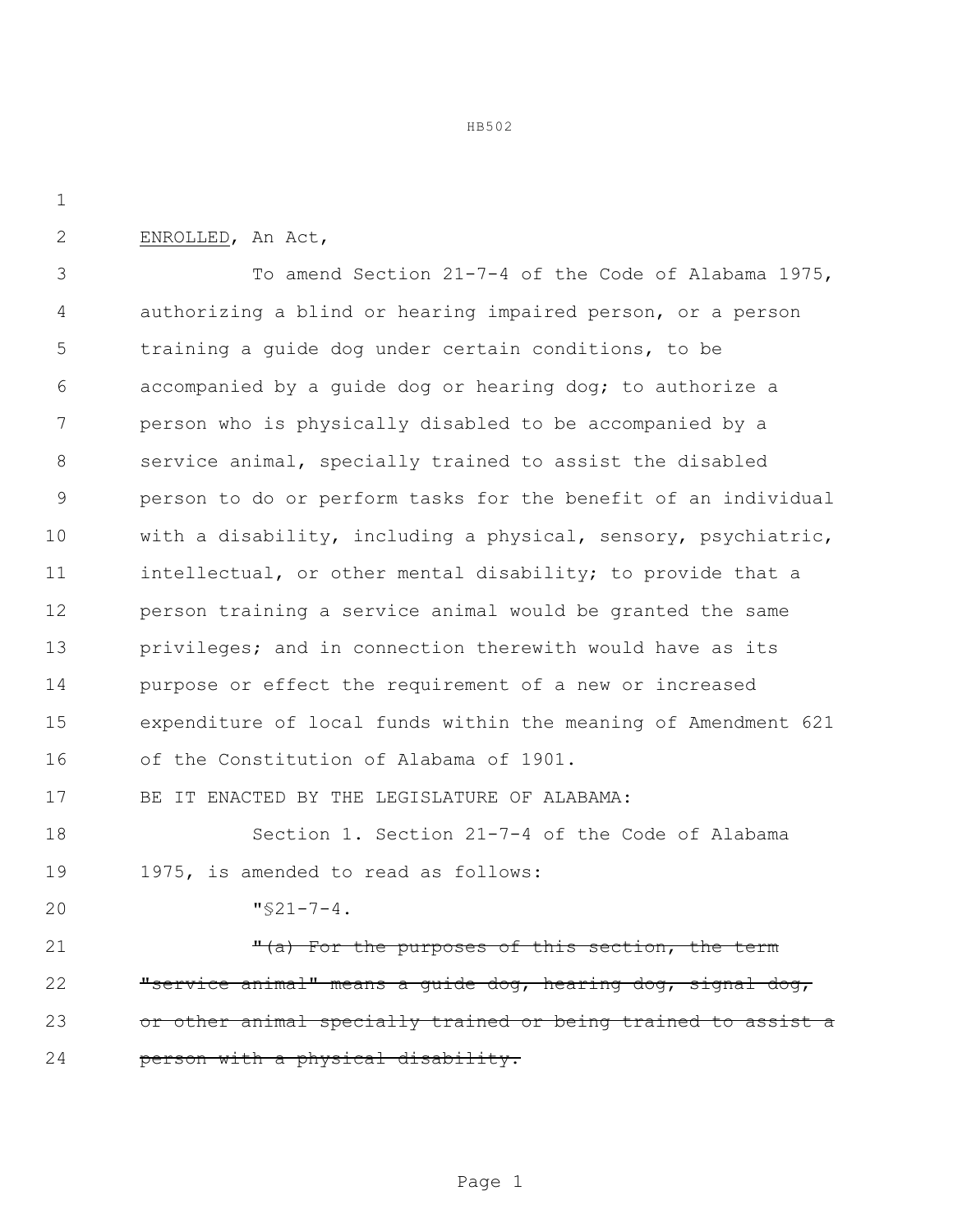1 "(a) For the purposes of this section, the term 2 service animal means any dog that is individually trained to 3 do work or perform tasks for the benefit of an individual with 4 a disability. 5 "(b) Every person with a disability, including a 6 person who is totally or partially blind, person shall have 7 the right to be accompanied by a quide dog, especially trained 8 for the purpose, and every hearing-impaired, or diagnosed on 9 the autism spectrum person shall have the right to be 10 accompanied by a hearing dog service animal, especially 11 trained for the purpose, and every person employed by an 12 accredited school for training guide dogs shall have the right 13 to be accompanied by a quide dog in training in any public 14 place, including a public or private school, and any of the 15 places listed in Section 21-7-3. without being The person may 16 not be required to pay an extra charge for the dog however, 17 the person shall be liable for any damages done to the 18 **premises or facilities by the dog** service animal. 19 "(c) The work or tasks performed by a service animal 20 must be directly related to the handler's disability. 21 **12 Commentary 12 Comment** Theories of A person training a service animal shall be 22 entitled to the same privileges granted to a person with a 23 disability pursuant to subsection (b). 24 T<del>(d)</del> (e) In the case of a disabled child, including 25 a child diagnosed on the autism spectrum, any aide assigned to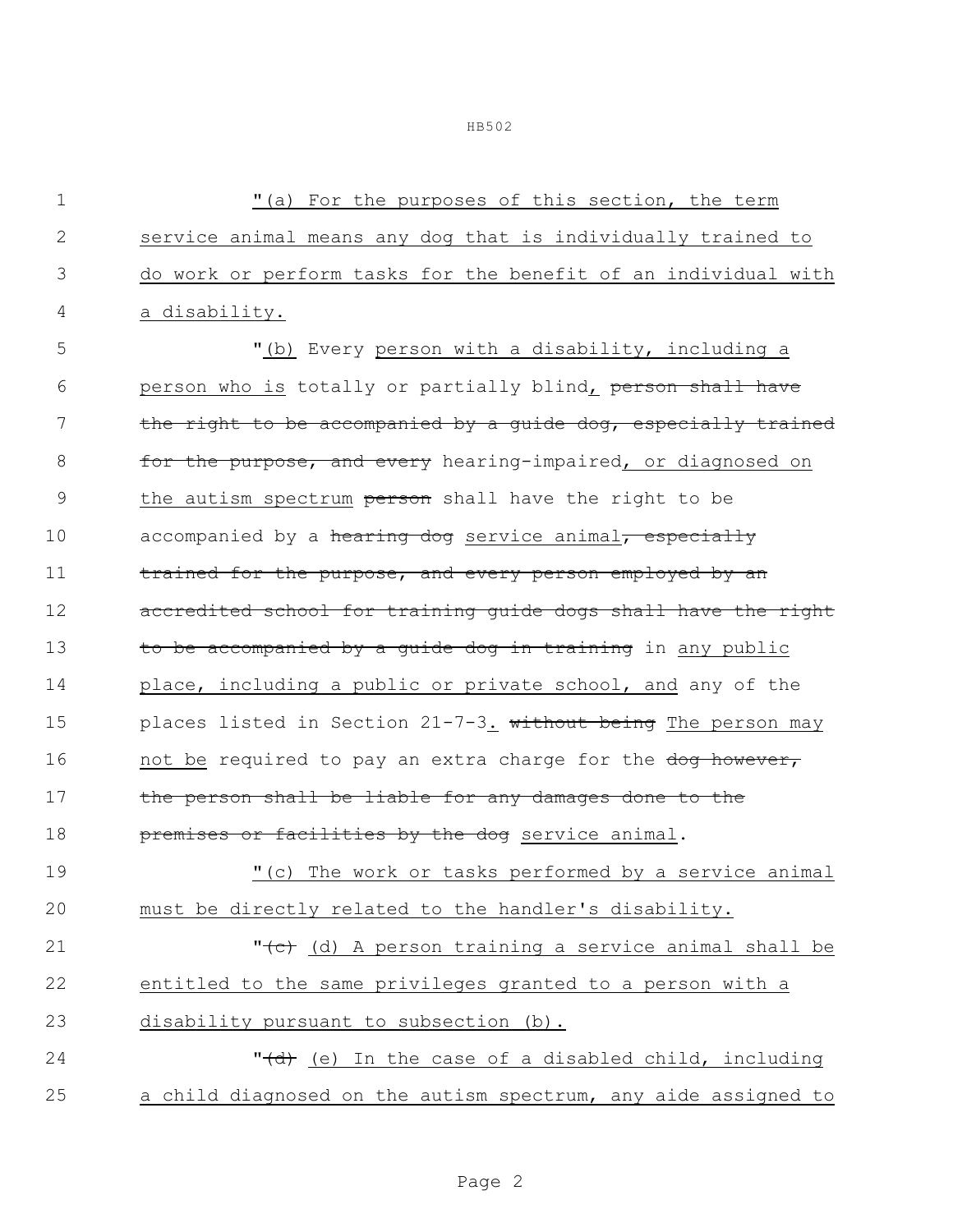HB502

| $\mathbf{1}$   | assist the child shall be trained with the service animal in   |  |  |
|----------------|----------------------------------------------------------------|--|--|
| 2              | basic commands in order to assist the child as a team.         |  |  |
| 3              | " <del>(e)</del> (f) This section does not relieve a person    |  |  |
| 4              | accompanied by a service animal from liability for any damages |  |  |
| 5              | done to the premises or facilities by the service animal."     |  |  |
| 6              | Section 2. Although this bill would have as its                |  |  |
| 7              | purpose or effect the requirement of a new or increased        |  |  |
| 8              | expenditure of local funds, the bill is excluded from further  |  |  |
| $\overline{9}$ | requirements and application under Amendment 621 because the   |  |  |
| 10             | bill defines a new crime or amends the definition of an        |  |  |
| 11             | existing crime.                                                |  |  |
| 12             | Section 3. This act shall become effective on the              |  |  |
| 13             | first day of the third month following its passage and         |  |  |
| 14             | approval by the Governor, or its otherwise becoming law.       |  |  |